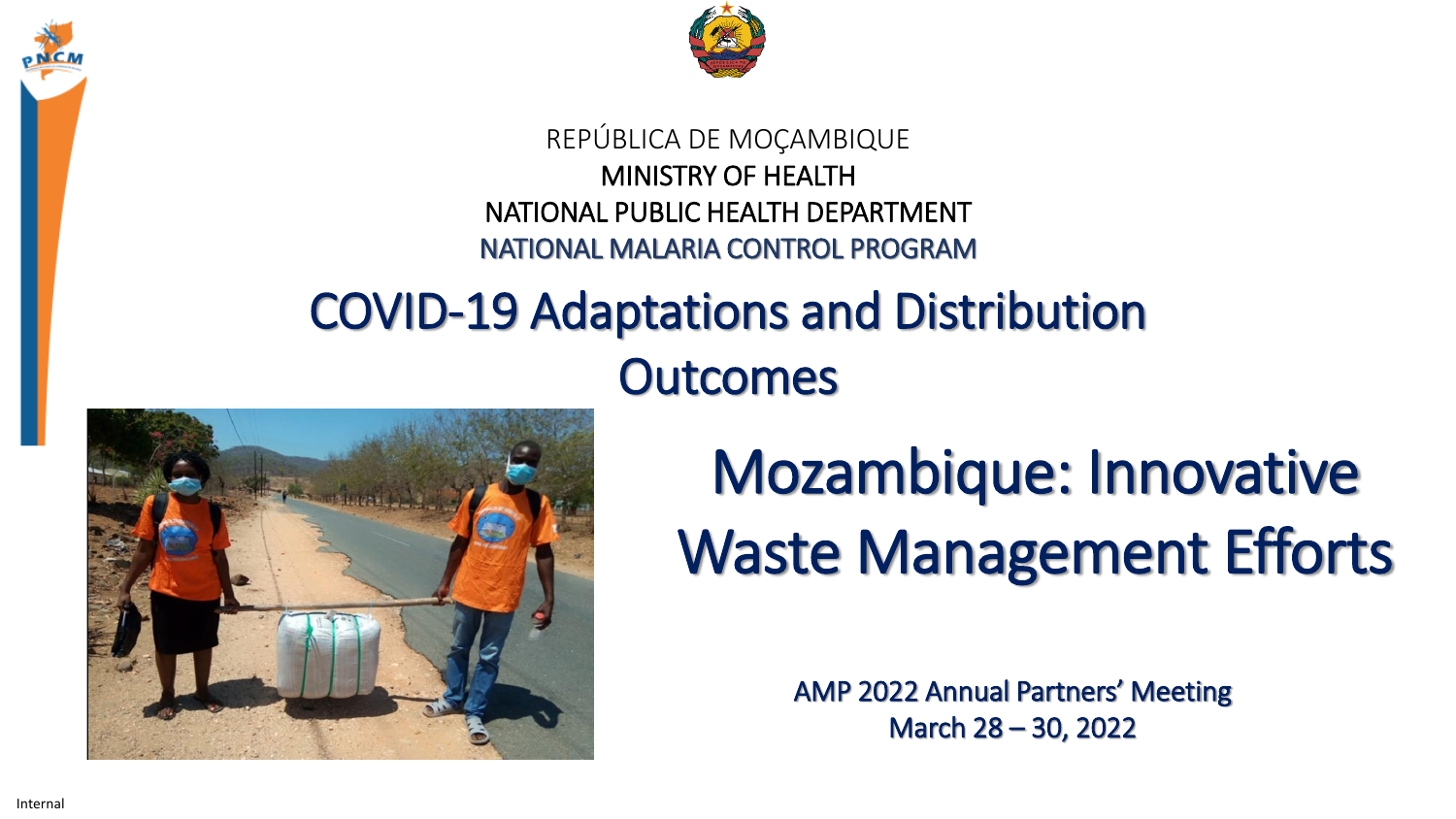

#### Content

- General Overview
- History of procurement and distribution
- Challenges
- Processes
- Next steps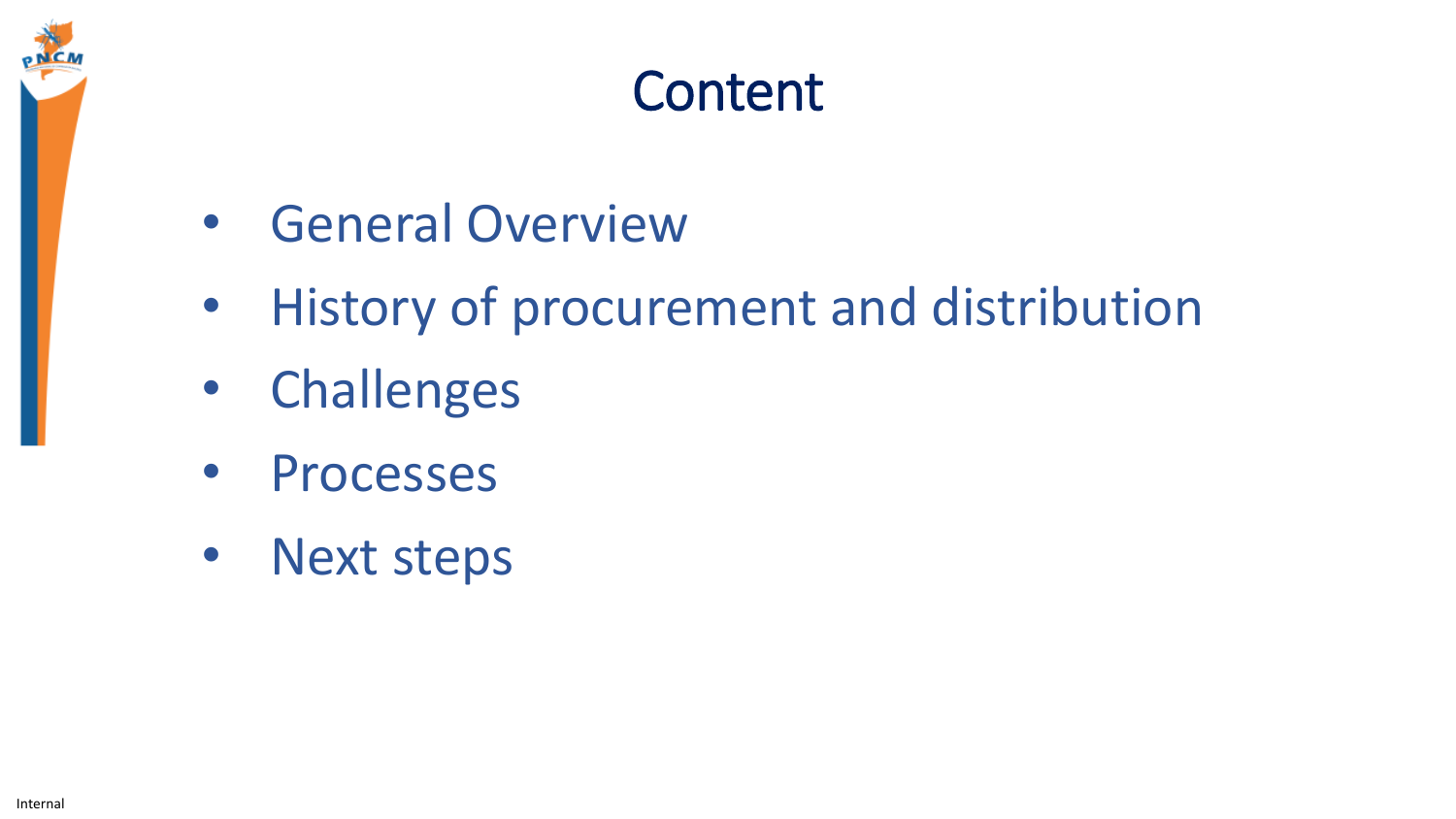### General Overview

• Mozambique procured 17.4M nets for 2019/2020 (Std, PBO, IG2 and Royal Guard)

- o Around 1.9M PBO nets were allocated to Tete province.
- o Tete city (Provincial Capital) received and distributed around 256,000 ITNs, as will be presented here.

| 16,139,022     | 322,785                  |
|----------------|--------------------------|
|                | 17,754                   |
| 921,170        | 18,424                   |
| 1,420,379      | 28,408                   |
| 1,221,837      | 24,437                   |
| 1,840,072      | 36,802                   |
| 3,248,288      | 64,966                   |
| 3,880,205      | 77,605                   |
| 1,252,894      | 25,058                   |
| 1,466,505      | 29,331                   |
| <b>REMILDs</b> | Fardos<br>(REMILDS x 50) |
|                | 887,672                  |

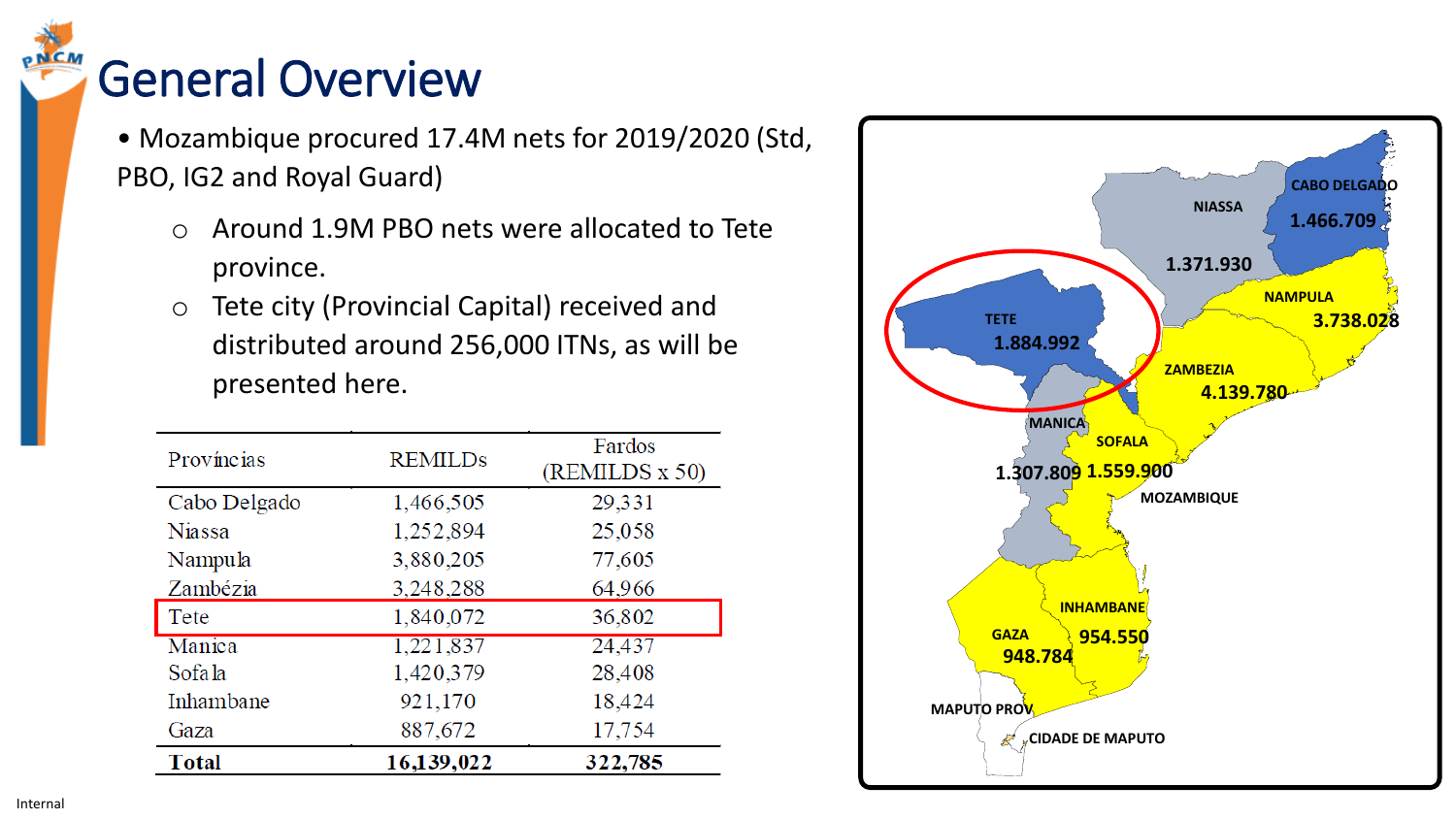### History of Procurement and Distribution

• Introduction to norm changes in the distribution of ITNs with packaging.

The country tried various approaches:

- o Net distribution with individual packaging (through fixed sites) – 2014/2015
- $\circ$  Net distribution without packaging (through fixed sites) 2016/2017
- o Net distribution with individual packaging (through fixed sites and door to door) – 2019/2020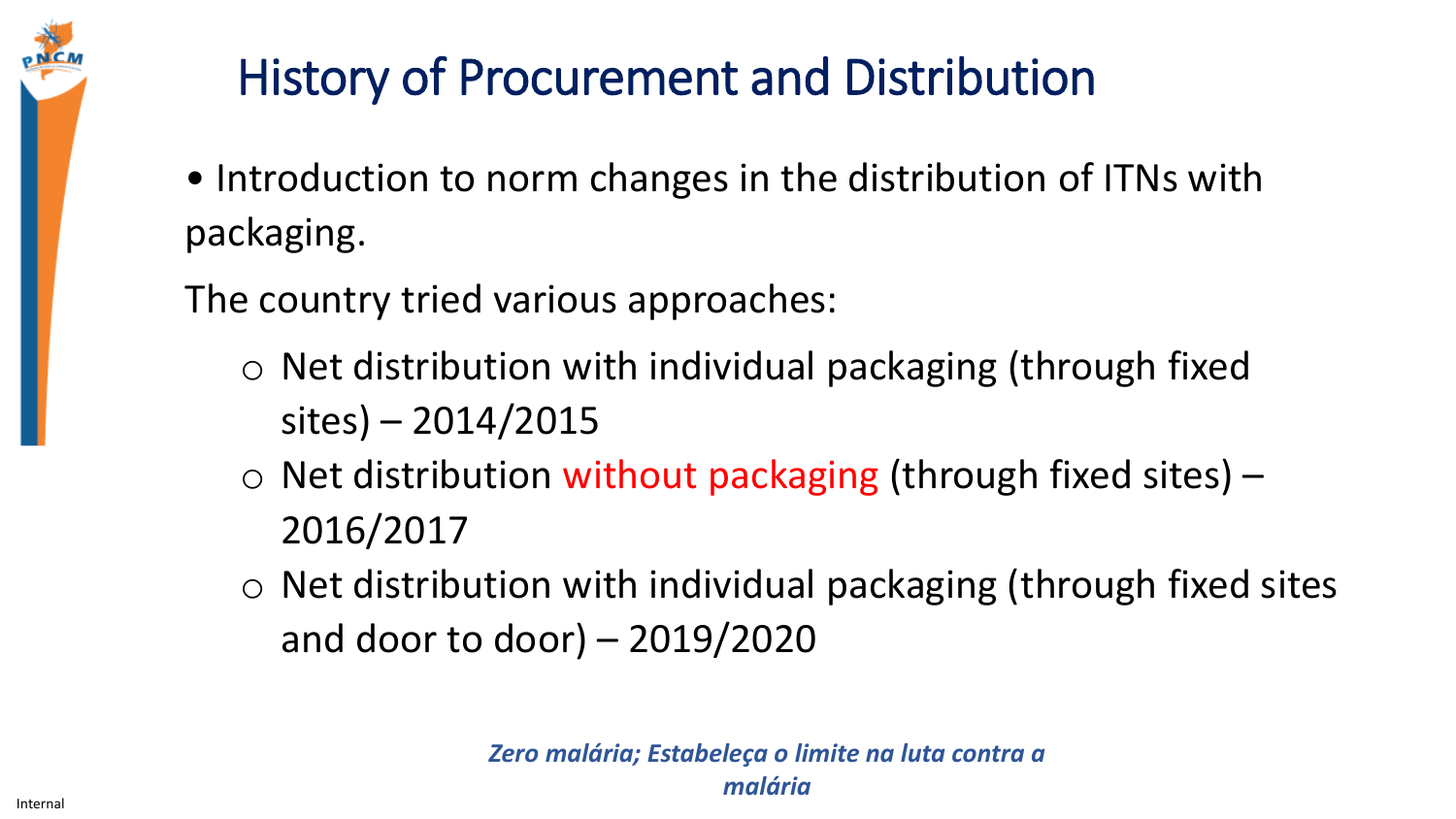#### **Challenges**

- Recycling in Mozambique
	- In Mozambique there is currently some plastic recycling, industry is concentrated mostly in the city of Maputo
	- $\circ$  Only 30% of the plastic discarded in the bins has market value and viability of recovery
	- o 70% are objects composed of mixture of plastics for which recycling technology is non-existent in the country, i.e. Polyethylene - (PE), Polyester (PET), among others

*Fonte: Valor Plástico Moçambique*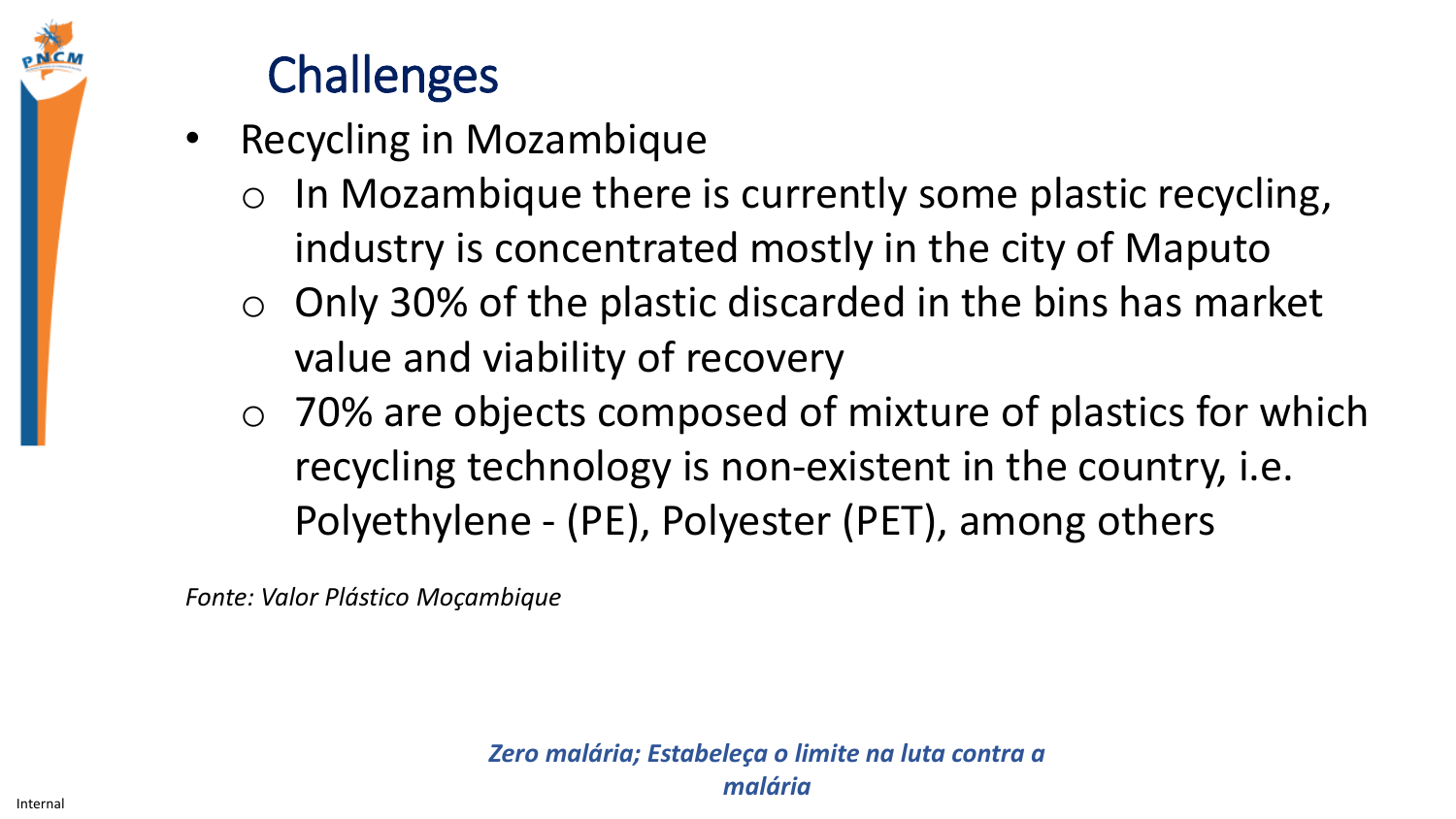

#### **Challenges**

- Challenge with bales/plastic bags, lack of incineration and associated costs
	- o Identification of regional industries or provincial capitals with minimum capacity to carry out recycling;
	- o Collection of recyclable material from the lowest level (communities) to recycling sites;
	- o Definition of products that cannot be produced to handle food (cutlery, dishes, etc.).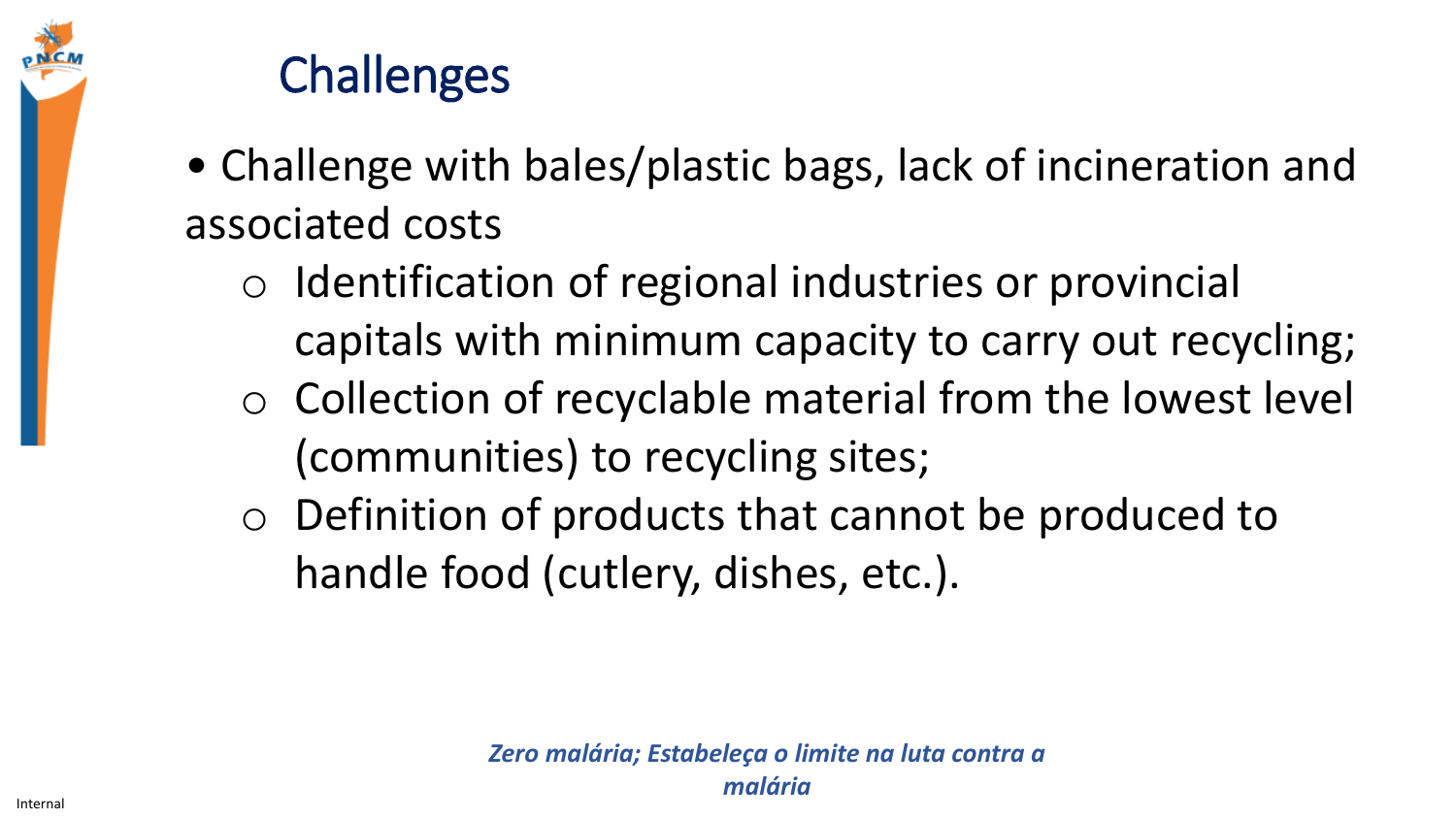

#### Process

- Hiring of private recycling company and collection process
	- $\circ$  Since it was a test, the PNCM did not contract the collection and recycling process (only of plastic bags and outer bale casings);
	- o A site visit was made to verify the recycling process;
	- $\circ$  The collection of the material was under the responsibility of the recycling company;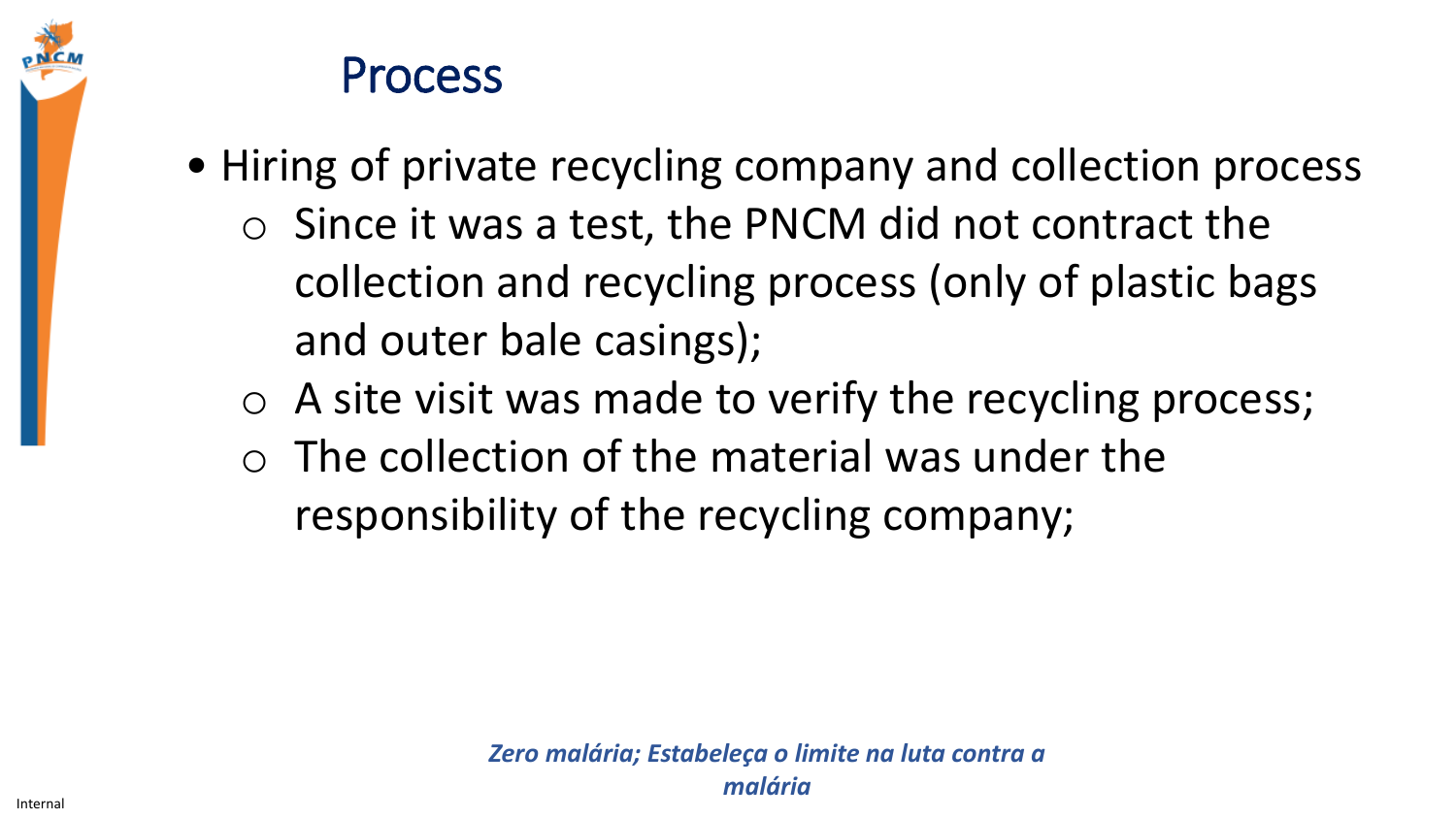#### Process (Cont.)

- Recycling process and savings for PNCM
	- $\circ$  For the province of Tete it was decided that during the distribution the bags would be collected and incinerated in the health facilities when it was not possible to identify a factory or industry with capacity for this purpose
	- o No PPE was collected and was not a factor;
	- o The teams moved door-to-door to the beneficiaries' homes after the registration, removed the net including accessories from the package in the presence of the beneficiary and collected the plastics;

*Zero malária; Estabeleça o limite na luta contra a malária*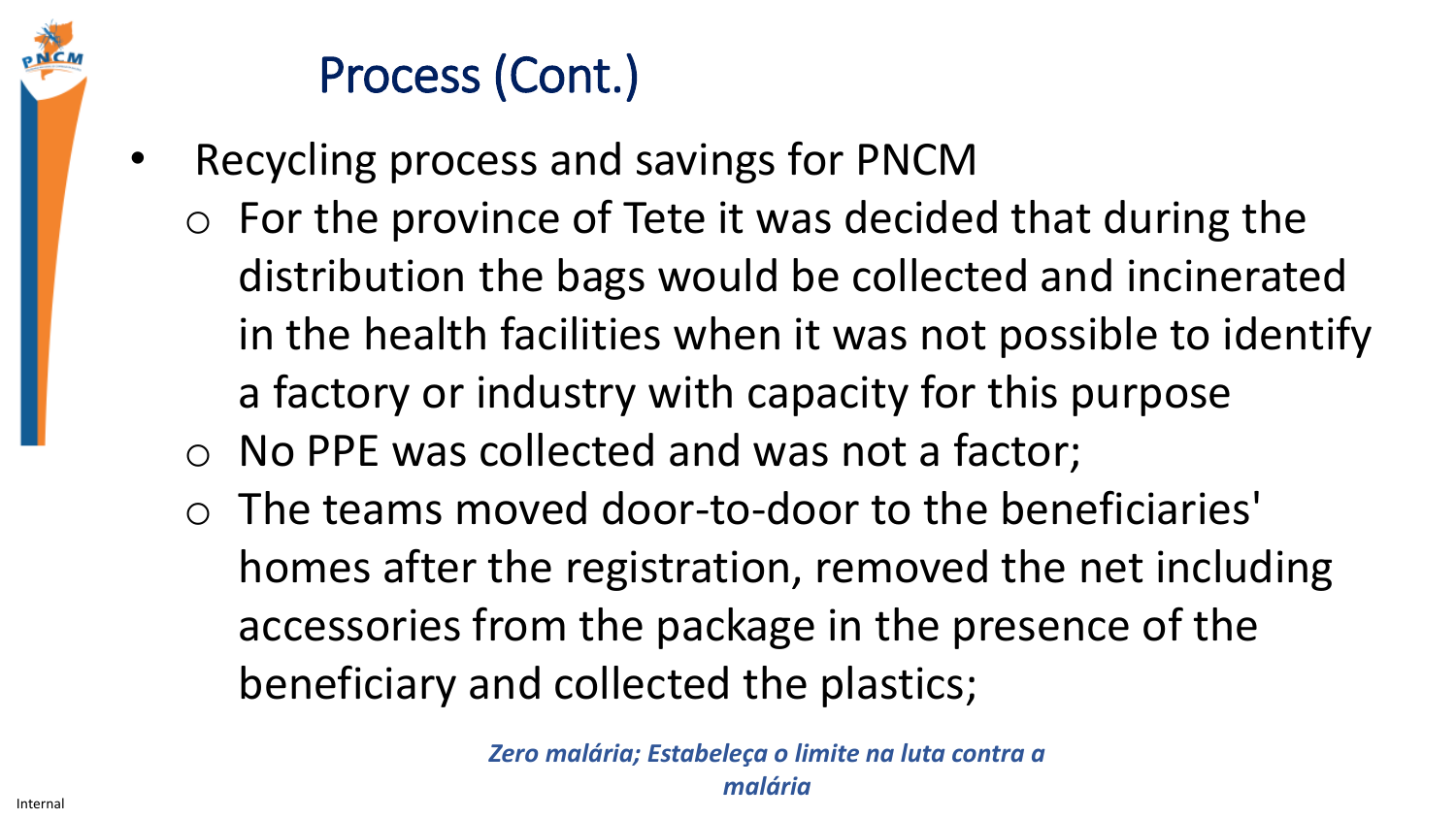#### Process (Cont.)

- o After the distribution of nets, the teams contacted the team leader who placed the packages in a sealed bale they stored in their vehicle;
- o The team leaders, as soon as the stock ran out for the door-todoor teams, went to the warehouse for restocking and unloading the packages;
- o At the end of the campaign the company sent a car and team to collect the recyclable products at no cost to the program.

The reduction of waste in the environment has always been a key objective in the campaigns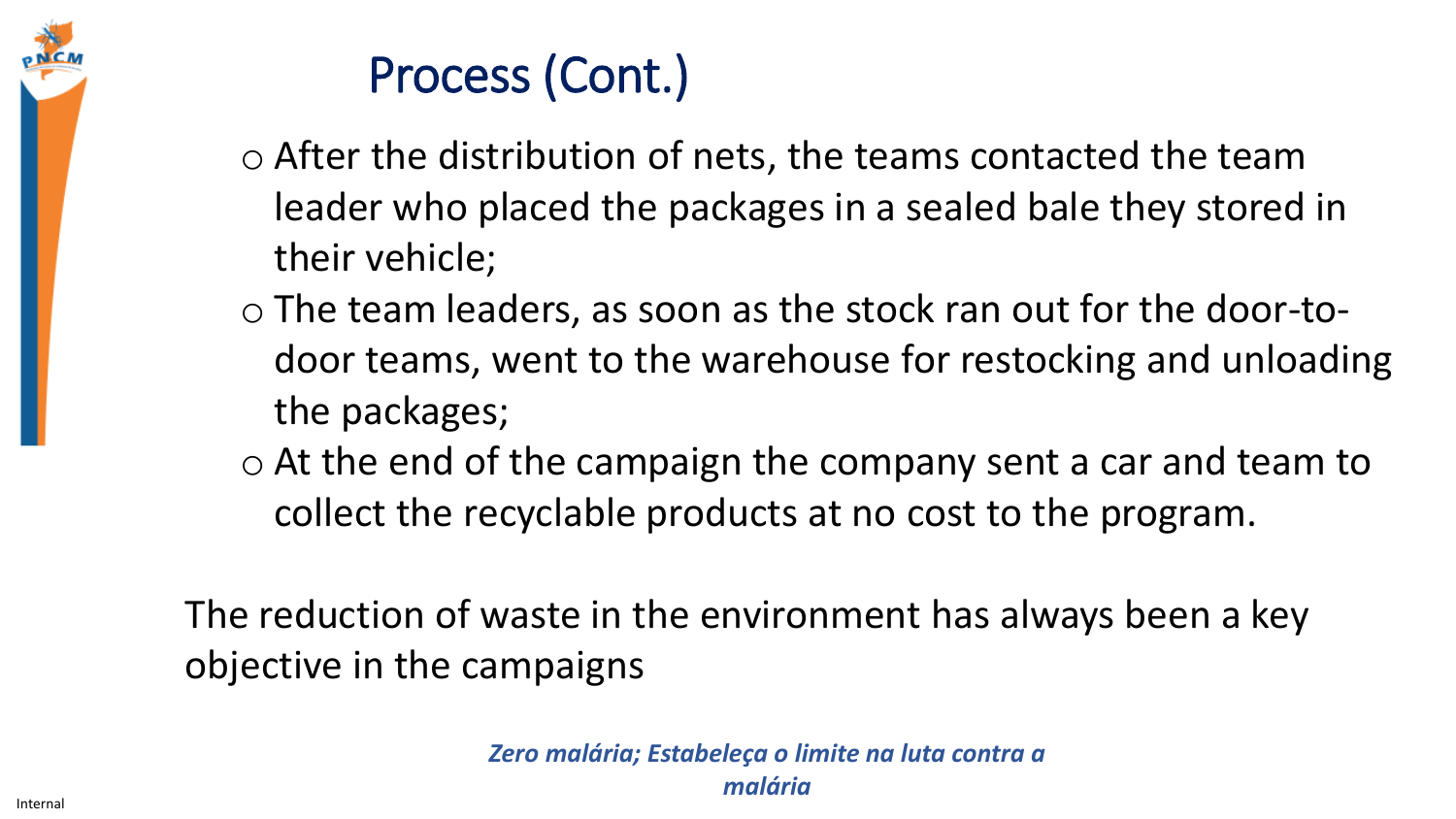#### Next Steps

- Mapping of collection areas for recyclable materials;
- Review of collection and recycling options throughout the country;
- Overall cost savings for PNCM in outsourced collection, transportation and recycling;



*Zero malária; Estabeleça o limite na luta contra a malária*